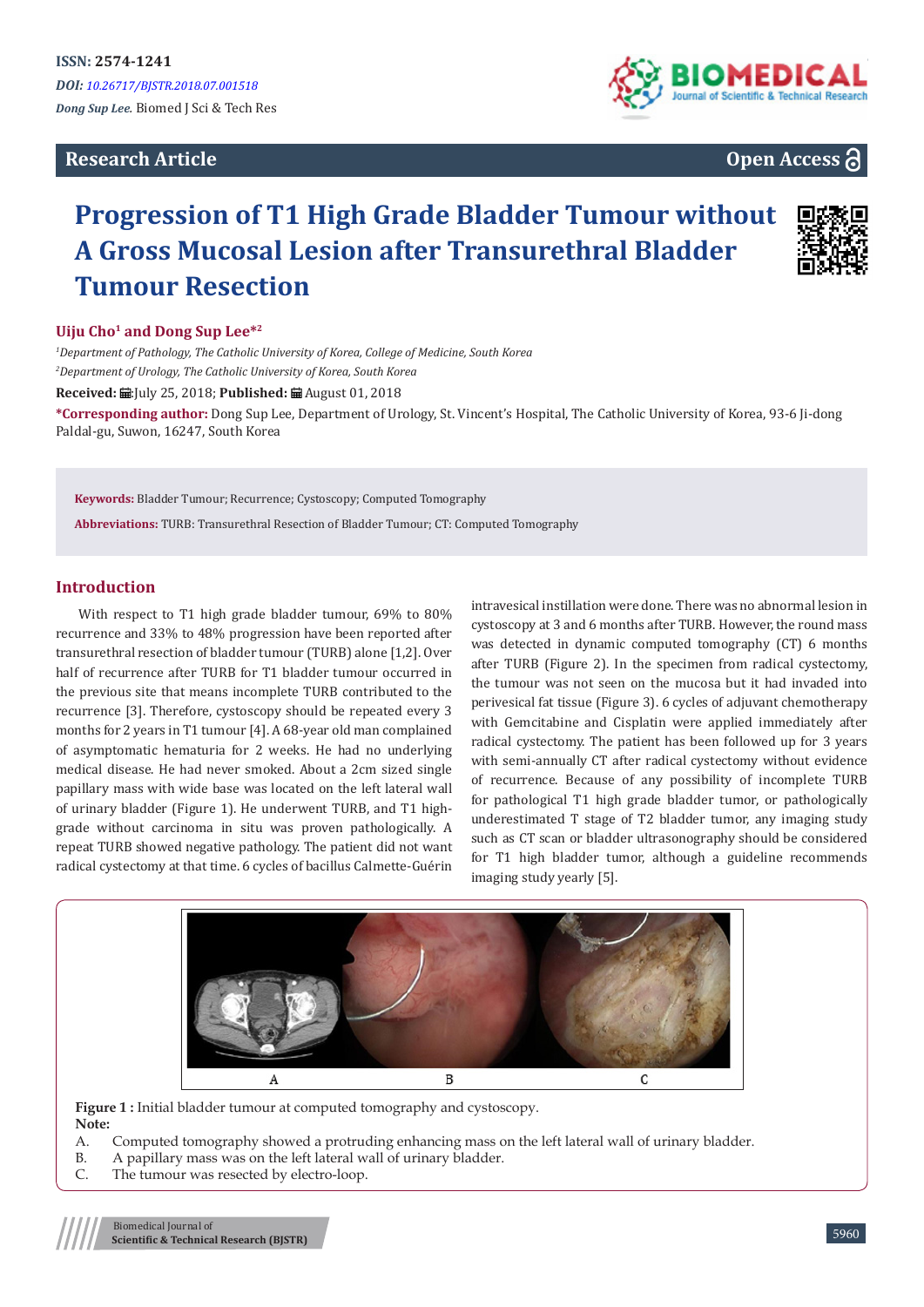

Figure 2 : Cystoscopy and computed tomography 6months after initial transurethral resection of bladder tumour. **Note:**

- A. No definite mass lesion on follow-up cystoscopy.
- B. Computed tomography showed that the enhancing mass was outside the left lateral mucosal wall of the urinary bladder.



#### **Figure 3 : Pathological review.Note: Note:**

A. Gross anatomy showed that the tumour lesion was embedded in the left lateral wall of urinary bladder with intact mucosa (Arrow and Circle indicates the tumour).

- B. Intact mucosal surface (x40, H&E), mucosal surface (x100, H&E).
- C. Tumour cells invading the muscle proper (x100, H&E).
- D. Perivesical fat invasion (x40, H&E).